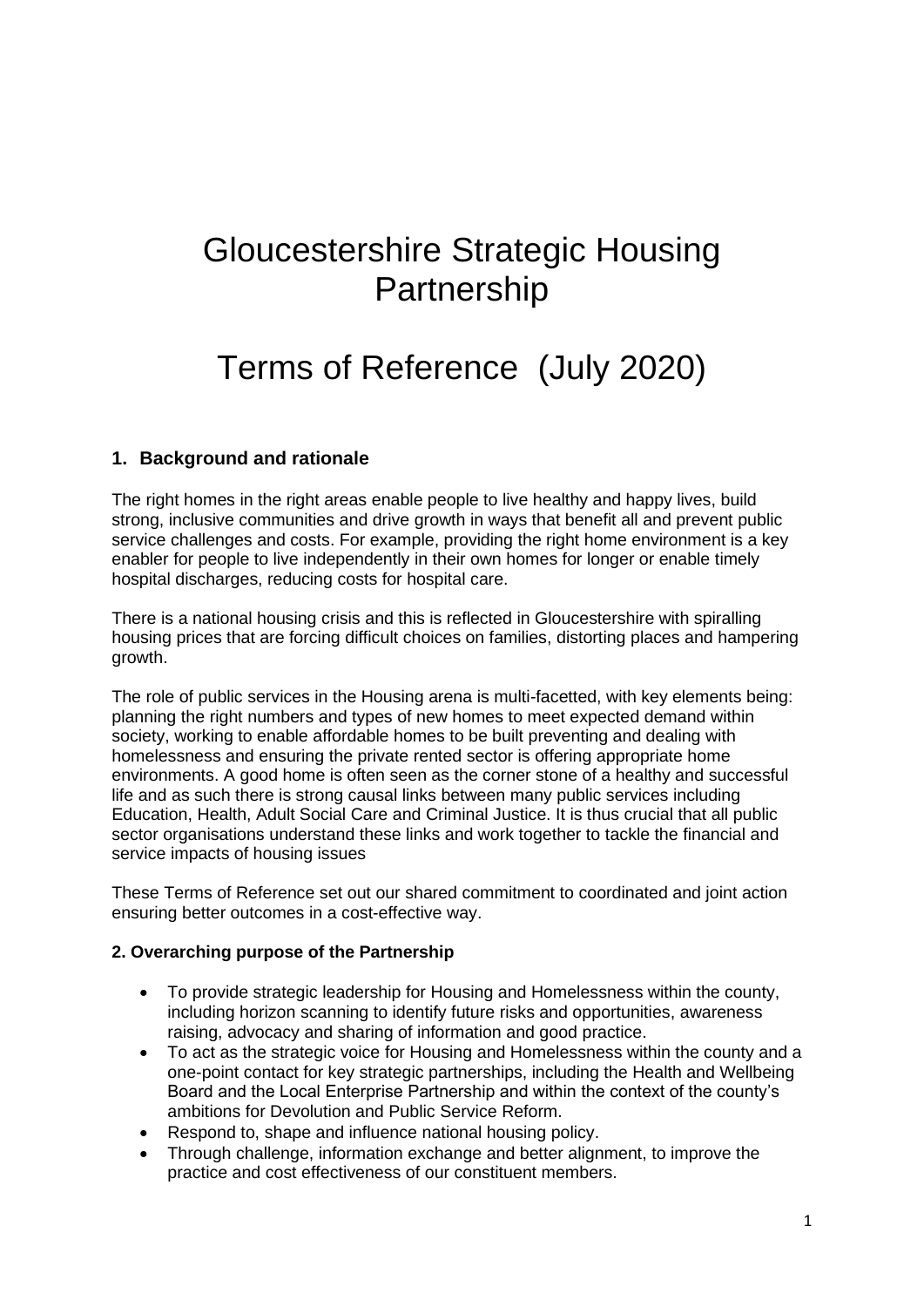- To influence and create consensus between partners but not at the expense of stifling innovation or implementing solutions that enable added value for the system as a whole
- To effectively resolve barriers and blockages around the Better Care Fund and all other future areas of common interest.

## **3. Key Objectives**

#### **Providing a strategic overview**

- Lead, drive and influence the Gloucestershire strategies and strategic plans which relate to housing, housing related support needs, health and wellbeing outcomes and economic growth
- Disseminating information and knowledge to create a strong voice locally, regionally and nationally, including the support to elected members as housing champions
- Oversight of national legislation and funding opportunities
- Influencing national policy

#### **Acting as Gloucestershire's strategic voice for housing and linking with other partners and partnerships**

- Develop linkages with and between strategic planning functions to share good practice in planning policies
- Responding to government consultations in order to influence and shape future housing policy
- Create a single voice and effective link with key strategic partnerships, including the Health and Wellbeing Board, the Community Safety Partnership, the Local Enterprise Partnership
- To be accountable for the delivery of the 'Housing' Priority in the Health and Wellbeing Strategy
- Provide oversight of the Gloucestershire response and recovery

To provide strategic leadership for and drive the collective ambitions, including the reduction of street homelessness in Gloucestershire and the **response to the Covid-19 pandemic**

Deliver **consistency in operational delivery** amongst District/County Council partners, where this benefits the system as a whole, in particular.

- Housing Options (Homeseeker)
- Pathway Services (Community and Accommodation based support)
- SWEP (Severe Weather Emergency Protocol)
- Somewhere safe to stay hubs and Navigator Services
- ACTion Glos (SIB)
- Private Rented Sector, including improving standards and accessing private rented units to discharge homelessness obligations
- Domestic Abuse and Sexual Violence

#### **Enable, coordinate and facilitate joint decision making in commissioning services** at a county-wide level, including:

- Assertive Homelessness Outreach
- Disabled Facilities Grants oversight and the Better Care Fund Joint Housing Action Plan
- And any future jointly commissioned services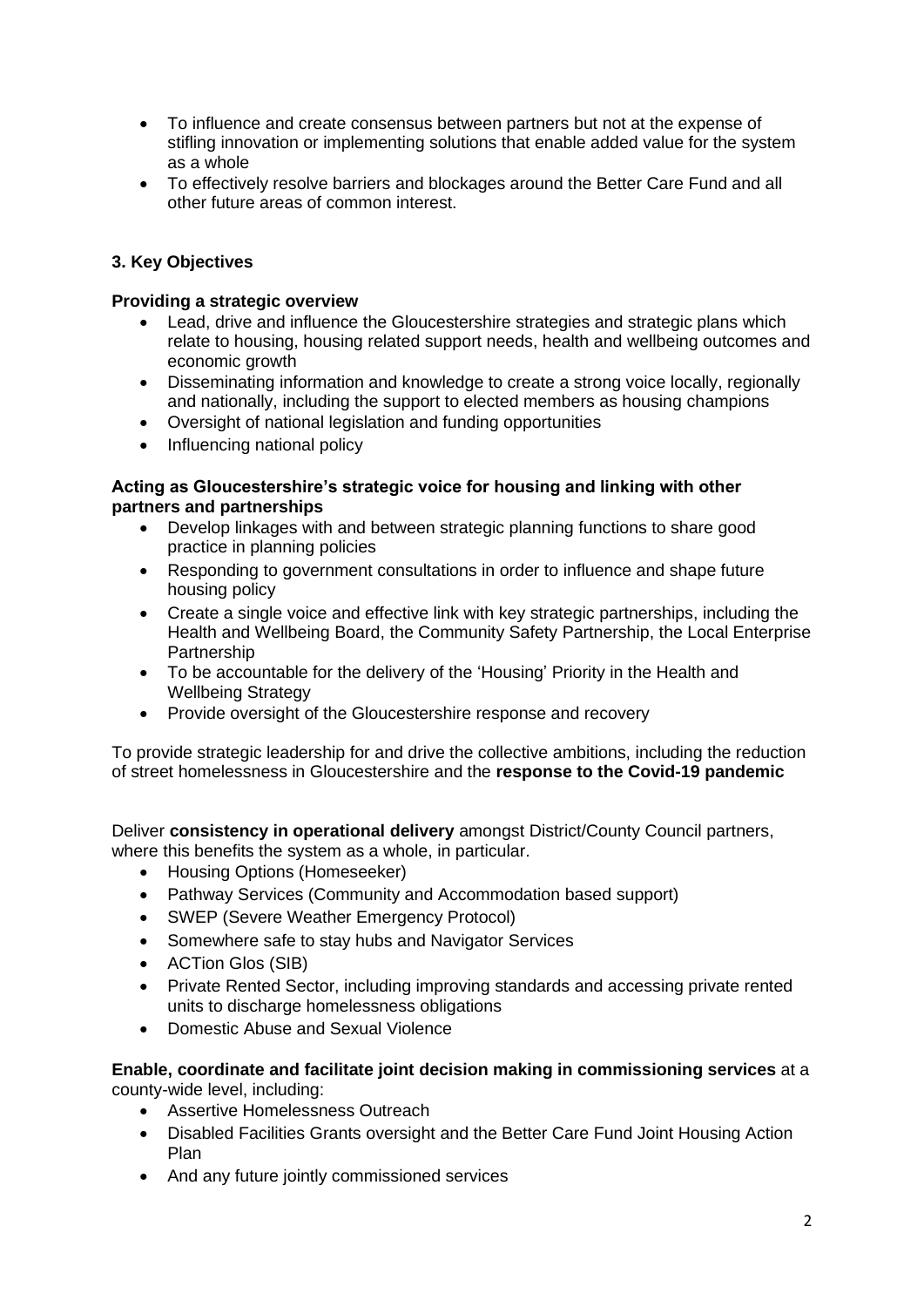#### **4. Membership and Governance**

Senior representation: people who are empowered and have a mandate to act:

- Strategic directors and/or appropriate representatives
- Lead Commissioner representation from Health and Adult Social Care
- GCC lead on people in vulnerable circumstances
- Two representatives of the Gloucestershire Homes and Communities Partnership
- Lead people for the core disciplines:
	- o Homelessness (CHIG);
	- o Rough sleeping (CHIG+)
	- o Private sector housing, including DFGs (DFG Forum)

Plus exceptional reporting on: affordable warm homes and homelessness.

The Partnership will be accountable to the Chief Executive Group for Gloucestershire and from here to Leadership Gloucestershire. The BCF Housing Action Plan will also report to the Joint Commissioning Partnership Executive, the Joint Commissioning Partnership Board through to the Health and Wellbeing Board. It will be directly accountable to the Health and Wellbeing Board for the delivery against the Housing priority in the JHWB strategy.

#### **5. Values, behaviours and commitments - we will:**

- Adopt a 'system wide' mindset and seek to deliver benefits for the system as a whole, whilst recognising that there may be different priorities within our own constituent councils
- Value the contribution of all partners through active listening and respect for others' points of view
- Respect the need for confidentiality related to sensitive information and when required
- Ensure decisions and plans are agreed in realistic but ambitious time scales
- Act as system leaders in our own organisations
- Act as leaders in the overall context of the Strategic Housing Partnership
- Share and cascade information discussed as appropriate within each of our own organisations.

#### **6. Operation**

- Meetings will be held monthly
- The Partnership will be chaired by a Strategic Director on an annual basis
- Office support will be provided by the District who is providing the Chair
- Good governance principles apply, including:
	- o Effective minutes
	- o Timely distribution of agendas and reports
	- o Reports from all 'representatives' on countywide forums to ensure effective dissemination
	- o Adoption and updating of a Forward Plan
- Style of Meeting
	- o Flexible, reflecting the nature of the agenda item;
	- o Open agendas with opportunities for sub-groups to contribute;
	- o A forward plan and work progamme;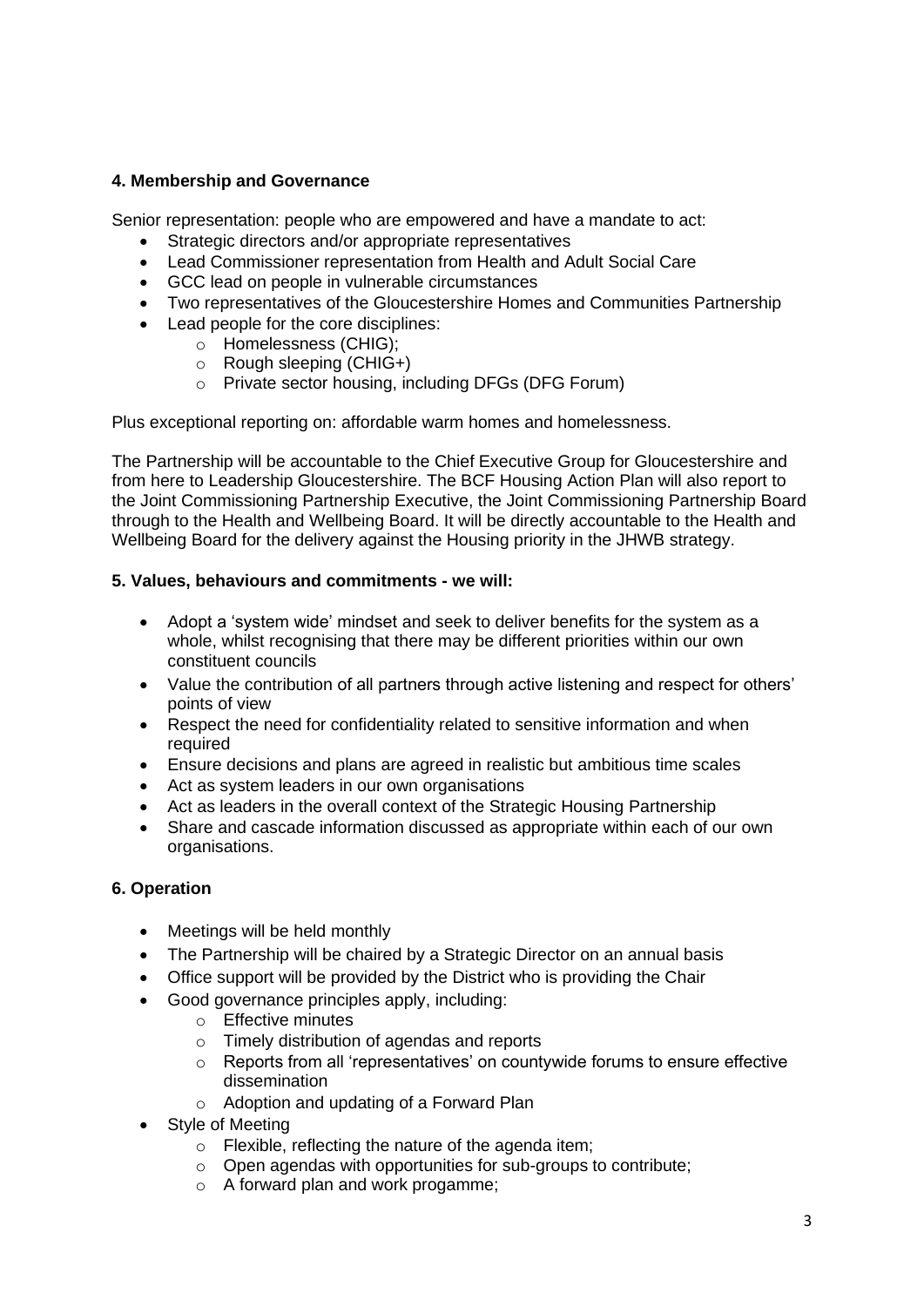- Behaviours we will:
	- o Drive;
	- o Monitor;
	- o Influence;
	- o Integrate.